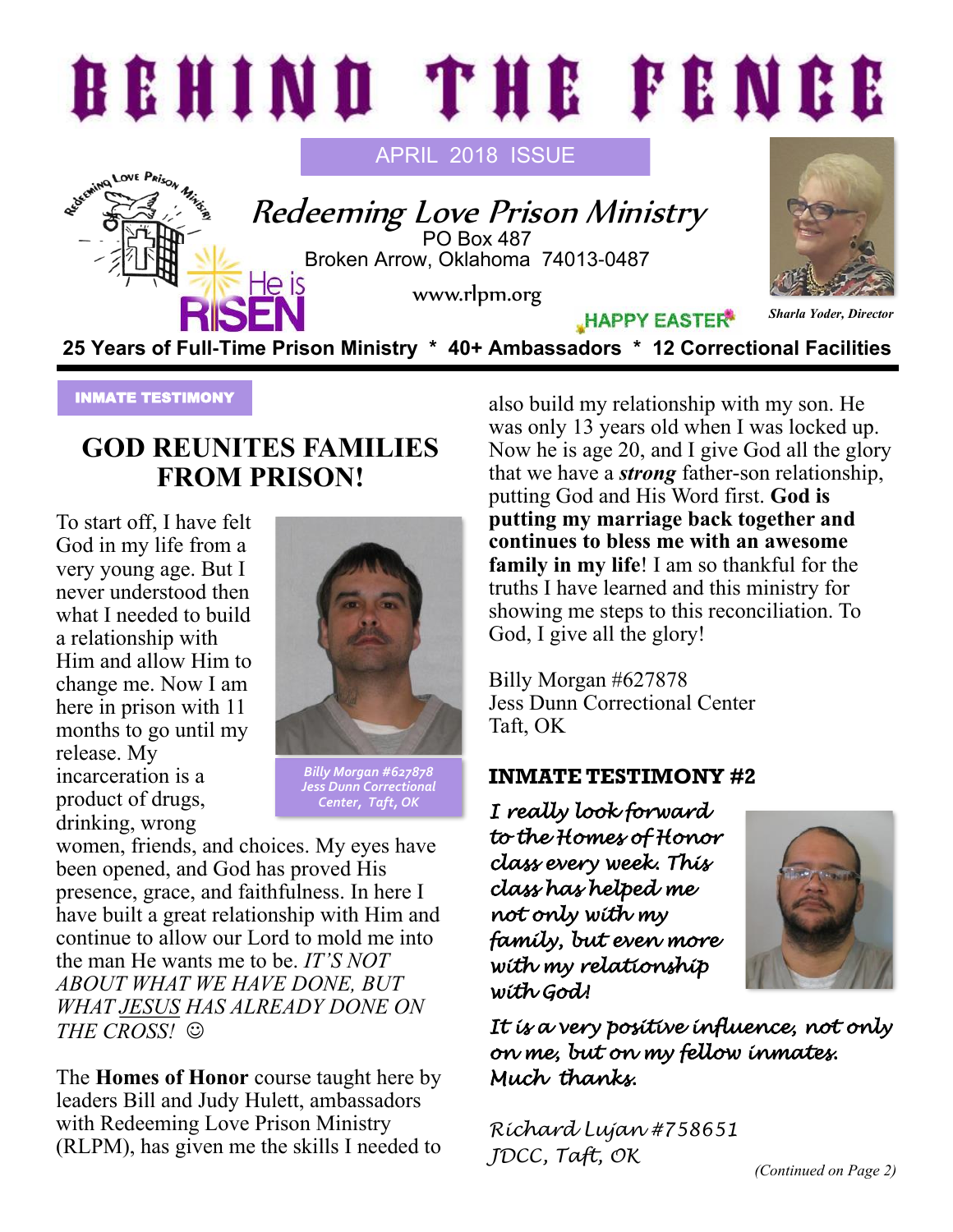INMATE TESTIMONY

*(Continued from Page 1)*

#### **INMATE TESTIMONY #3**

While growing up, I had some very difficult events and circumstances in my life. I started hanging out with the wrong friends and got into a gang called, *GBC-23rd St.* This eventually led to wrong choices and prison.

The Homes of Honor course, provided by Redeeming Love Prison Ministry's teachers of God's Word, has helped me to understand how I can have a good relationship with my family. I have already used some teaching to help me build a relationship with my little brother. Bill and Judy Hulett have

prayed with me and God has answered that prayer! I would like to say that this is a really great program and has helped me and many others change and relate to others the way God wants us to.



James S. Boyett #418026 JDCC, Taft, OK

*YOU ARE NOT DEFINED BY YOUR MISTAKES OR YOUR FAILURES. YOU ARE DEFINED BY HOW YOU OVERCOME THEM.* 

*—Betty Hunt* (from a Facebook post)



**Heavenly Father, I am reminded every new day that all of my help and my hope comes from You. I will keep my eyes upon You, Lord, that I may always trust in Your unfailing love and care. In JESUS' name, Amen.**

> **Divine Inspirations and Prayers (from a Facebook post)**



**DDY** 

# **MAIL BOX**

*Note: Jon Decker has been out of prison over 2 years and has found much success in life, for which he* 

*is quick to give God all the glory. He shared his powerful testimony at our 24th anniversary banquet over a year ago.*

#### *Dear Sister Yoder,*

*I hope this note finds you and yours well. After a long and expensive battle, our daughter is in prison for drug charges. Could you please pray for her and send her your book,* GOD'S GRACE LIBERATES! *and put her on your mailing list? I want to be more faithful in my giving to RLPM, now that finances are good again. God's grace is always enough for me. You are in my prayers. Thanks from all of us you've touched. Life is good beyond the fence. Praise God! You truly have made your life count.*

> *Jon Decker Grove, OK*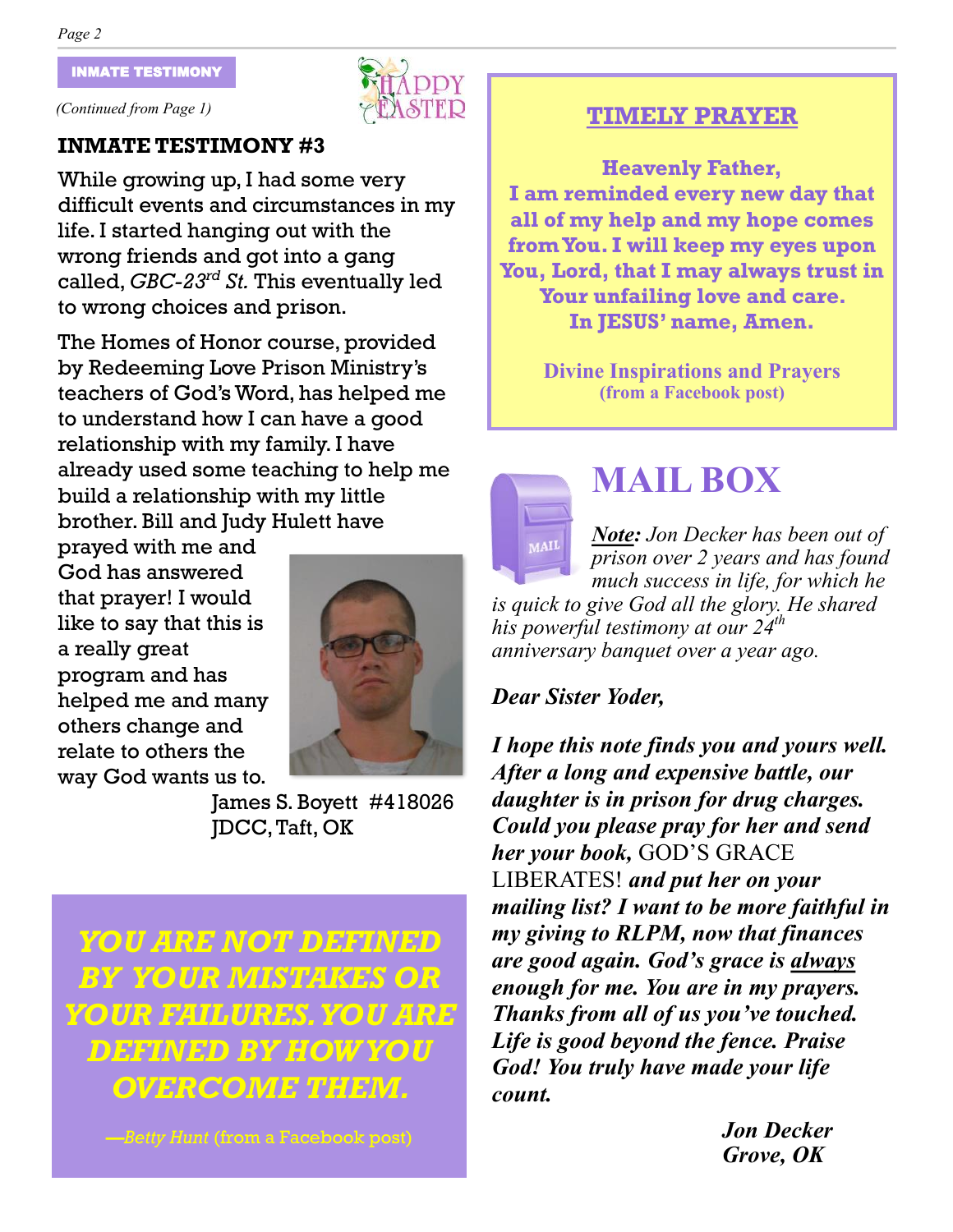# AMBASSADOR TESTIMONY

**Introduction:** Bill and Judy Hulett have been a growing part of Redeeming Love Prison Ministry for over 23 years! Their faithfulness has been a tremendous blessing to RLPM and in hundreds of inmate lives. They also serve on the Board of Directors of RLPM.

 *Through Redeeming Love Prison Ministry, Bill and I have been given the opportunity to sponsor the Inmate Church at Jess Dunn Correctional Center and teach weekly Homes of Honor classes there. After Bill retired 11 years ago, Sharla Yoder recommended Bill for an opening as a volunteer chaplain at JDCC. He has continued since then as assistant chaplain. Our ministry has been made possible by our first becoming ambassadors of RLPM. Not only for us but for many other ambassadors, RLPM has provided an avenue for ministry* 

*for multiplied hundreds of inmates in Oklahoma prisons and jails, serving both men's and women's facilities and juveniles. New* 



*Judy and Bill Hulett*

*ambassadors and partners are needed to continue to expand this ministry of 25+ years.* 

 *We thank Sharla for her leadership as founder and director, and we know that she always follows God's leading for the ministry. So many lives have been touched by God's love and grace through RLPM. It is very good ground for your time and finances!* 

**HEART TO HEART** *by Sharla Yoder*

We are so deeply grateful for our partners who pray for us and support us financially, enabling us to do the work of this ministry…a ministry of  $\bullet$ God's love and grace for prisoners  $\bullet$ who so *desperately* need His truth, salvation, and discipleship in the Word  $\bullet$ of God. We give God all of the glory  $\bullet$ that they are being powerfully  $\bullet$ impacted to reach His highest potential  $\heartsuit$ for their lives! We also thank you for your prayers of agreement for our partners/ambassadors (and myself) for  $\bullet$ divine healing in overcoming health  $\bullet$ challenges, so we can faithfully and  $\bullet$ effectively minister to others. We are  $\bullet$ thankful as well for your prayers of  $\bullet$ agreement for God's divine protection as we travel and while ministering in  $\bullet$ several correctional facilities. (Psalm 91 for all of us!) Thank you!  $\odot$ 

We look forward to hearing from you soon!

Much Love and Shalom,

Tharla

 $\bullet$ 

 $\bigcirc$ 

Rev. Sharla Yoder, Director Redeeming Love Prison Ministry, Inc.



22222222